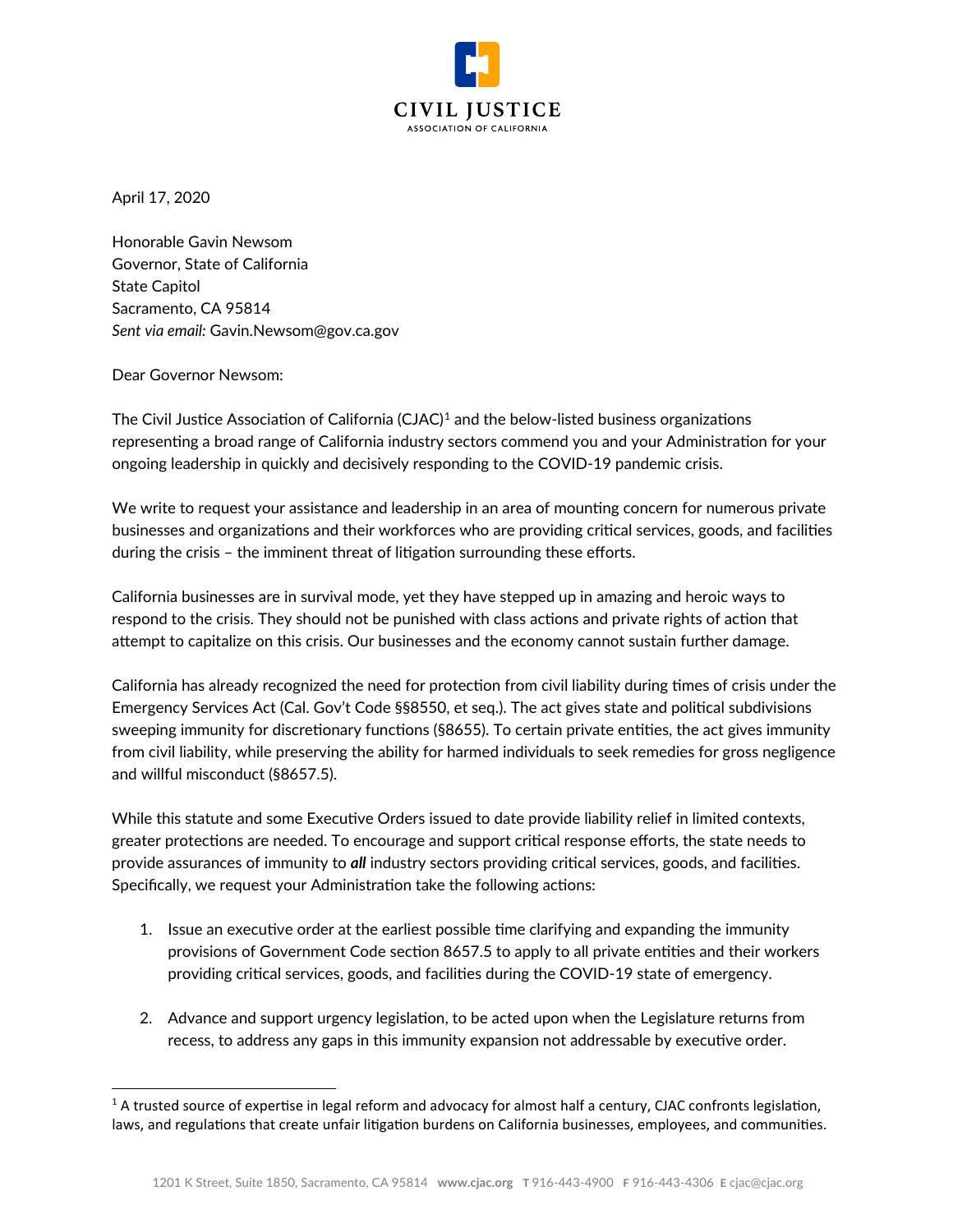In the attached Appendices A and B, we provide more detail on our recommended approach for the above action items.

#### **Conclusion**

We urge you to take action to protect all private entities providing critical services, goods, and facilities during the COVID-19 crisis from the threat of unwarranted lawsuits that can be financially devastating and close doors. During this time of economic uncertainty, California needs businesses – large and small – to continue to operate, produce, and employ.

The foregoing clarifications and expansions by executive order, and if necessary, urgency legislation, will provide certainty businesses need right now and will promote their vital contributions in response to the crisis.

Thank you for your consideration of this request, and please let us know if we can be a resource.

Respectfully Submitted,

Kyla Christoffersen Powell

President and Chief Executive Officer

#### **On behalf of the below-listed organizations:**

Civil Justice Association of California Agricultural Council of California Apartment Association of Greater Los Angeles California Apartment Association California Association of Boutique & Breakfast Inns California Cable & Telecommunications Association California Credit Union League California Grocers Association California Hotel & Lodging Association California League of Food Producers California Manufacturers & Technology Association California Rental Housing Association California Restaurant Association California Retailers Association California Trucking Association Can Manufacturers Institute Cooperative of American Physicians, Inc. **CTIA** El Dorado County Chamber of Commerce El Dorado Hills Chamber of Commerce Elk Grove Chamber of Commerce

Folsom Chamber of Commerce Hotel Association of Los Angeles Industrial Environmental Association Long Beach Hospitality Alliance National Federation of Independent Business Palm Desert Area Chamber of Commerce Personal Insurance Federation California Pharmaceutical Research and Manufacturers of America Pleasanton Chamber of Commerce Rancho Cordova Chamber of Commerce Roseville Area Chamber of Commerce San Gabriel Valley Economic Partnership Silicon Valley Leadership Group United Chamber Advocacy Network Valley Industry & Commerce Association Western Growers Association Western Manufactured Housing Communities Association Yuba Sutter Chamber of Commerce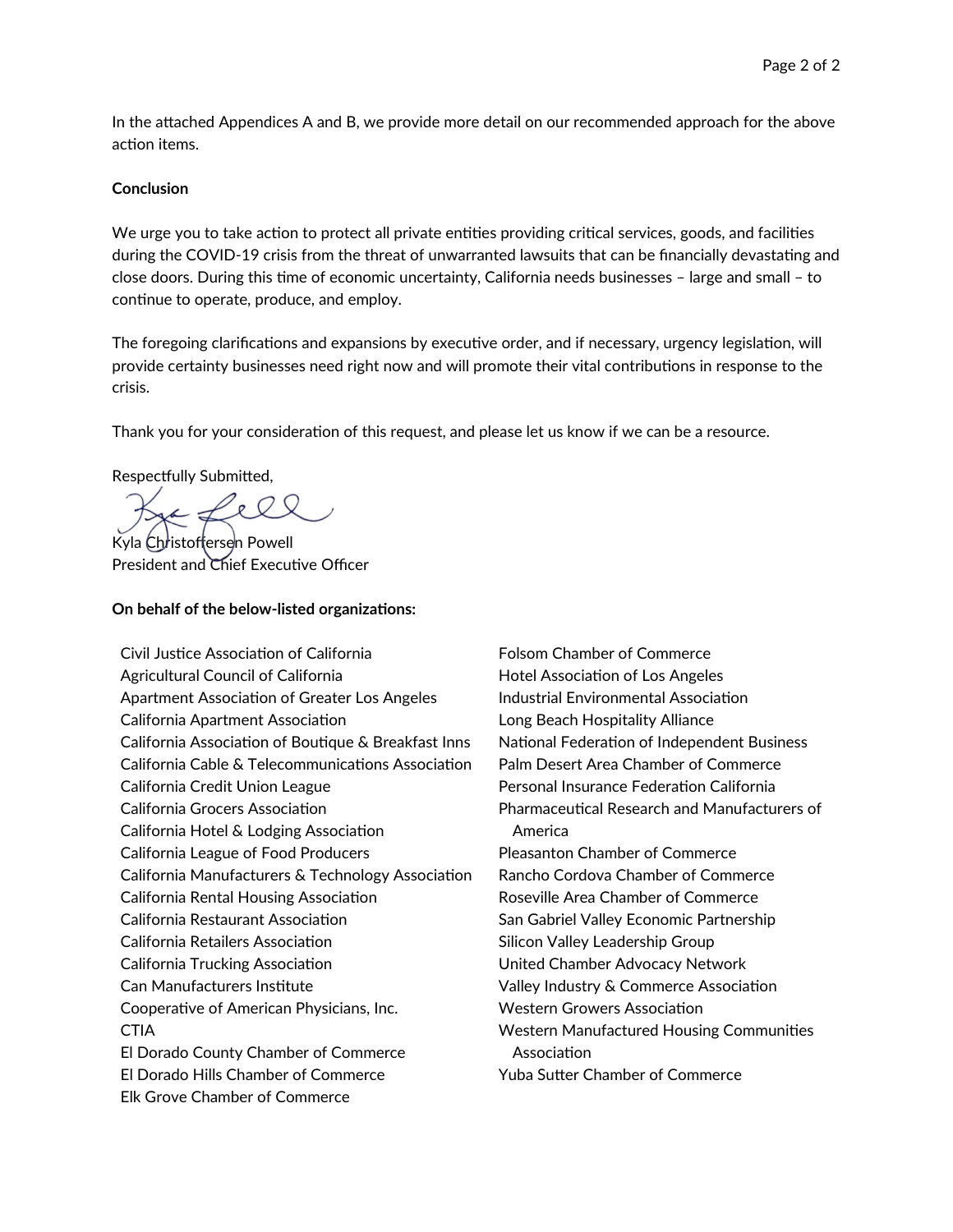## **Appendix A Proposed Expansions to California Government Code Section 8657.5**

To effectively provide immunity to all private entities providing critical services, goods, and facilities during the COVID-19 state of emergency, Government Code section 8657.5 needs to be clarified and expanded by executive order, and if necessary, urgency legislation, as follows. Appendix B provides suggested amendment language should urgency legislation be required to fully effect these expansions of section 8657.5.

### **1. Clear statement of application to current state of emergency**

Although Government Code section 8657.5 states that its provisions apply during states of emergency, no Executive Order issued to date has provided clear confirmation that the immunity protections of the provision apply to the COVID-19 state of emergency, declared on March 4, 2020. We ask for express confirmation.

## **2. Expand to include all private donations of critical services, goods, and facilities, without regard to volunteer status or compensation**

The executive order/legislative needs to clarify that all private entities who provide donations during the current crisis are protected from liability under section 8657.5, without regard to volunteer status or receipt of compensation. While strictly volunteer or charitable efforts are laudable, many businesses may need to provide workers with regular pay and recoup operating costs to sustain provision of their services, goods, or facilities.

For example, a business or institution that volunteers its space as a homeless shelter may receive funding from federal, state, or local sources to help cover salaries and costs. It is not clear whether such a business or its workers are considered volunteers and not compensated within the meaning of section 8657.5. Compensation or not, these businesses and institutions and their workers are on the frontlines providing safety, health and security and deserve immunity protection. The executive order needs to clarify that they are protected.

State and political subdivisions working under a state of emergency receive immunity for their discretionary functions without regard to voluntariness or compensation. Private sector entities providing critical services, goods, and facilities in collaboration with the state and political subdivisions during this unprecedented crisis should too.

### **3. Expand to include all state-designated Essential Critical Infrastructure Workers**

Section 8657.5 should also be expanded to by executive order/legislation to apply to all private entities and their workers designated by [Executive Order N](https://covid19.ca.gov/img/Executive-Order-N-33-20.pdf)-33-20 and the State Public Health Officer as "[Essential Critical Infrastructure Workers](https://covid19.ca.gov/img/EssentialCriticalInfrastructureWorkers.pdf)." They have been recognized as necessary "to help state, local, tribal, and industry partners as they work to protect communities, while ensuring continuity of functions critical to public health and safety, as well as economic and national security."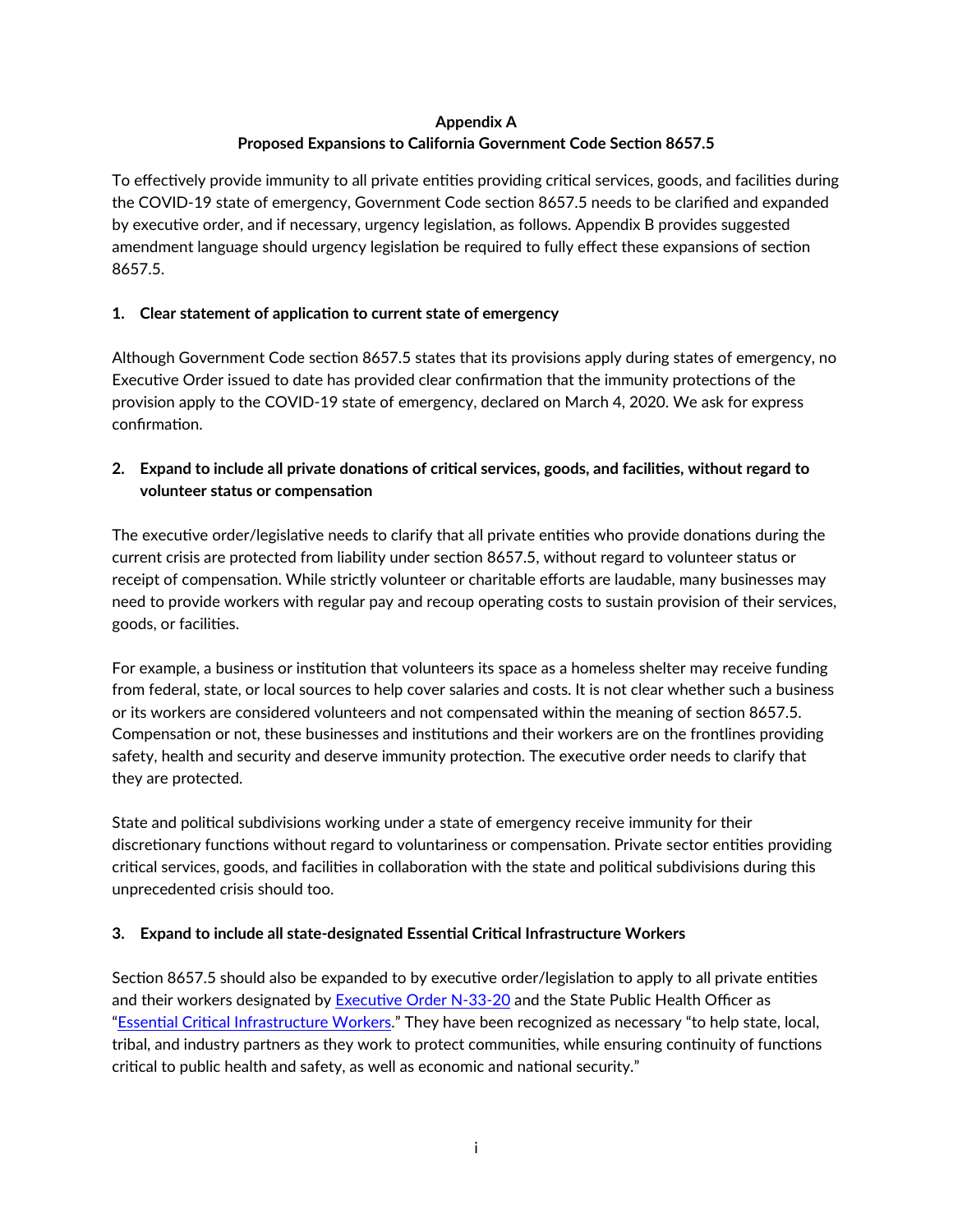These businesses and their workers are no less deserving of protection under section 8657.5 as their public and private sector counterparts providing other critical services and should also receive immunity from civil liability.

## **4. Clearly define duration of coverage**

The executive order/legislation should clearly spell out the duration of the expanded immunity protection. We propose the duration should begin with the declaration of the state of emergency by the Governor on March 4, 2020 and end on the date the Governor declares the emergency has ceased. This appropriately limits the period of protection and provides clarity to businesses and plaintiffs.

### **5. Provide clear registration and confirmation process**

By executive order, the Office of Emergency Services should be required to provide instructions and the process by which businesses can confirm they are in the state registry and subject to section 8657.5 protections. While there is a web page that allows businesses to register to provide donations, the web page does not clearly state that registered businesses are protected under section 8657.5. The web page should also provide a process by which businesses designated as Critical Infrastructure Workers can also register or otherwise receive confirmation they are protected under section 8657.5.

## **6. Extend liability limits to state regulations**

Private entities also need greater certainty with respect to potential liability created by requirements promulgated by state administrative and regulatory bodies. Various agencies and departments have issued or are considering issuing extensions, stays, and guidance. By executive order, all state and local regulatory and law enforcement entities with authority to enforce state regulations should be required to uniformly recognize and apply any stay or extension of a state regulation during the COVID-19 state of emergency.

Moreover, the immunity provisions of Government Code section 8657.5, as requested to be expanded above, should be extended by executive order to apply to any liability created by state regulations or administrative requirements.

# **7. Extend liability limits to local regulations**

Local governments have issued a variety of requirements in response to COVID-19. For example, some counties have issued requirements that all individuals wear masks out in public. While local regulations may be needed to address unique demands of each jurisdiction, they are difficult for businesses to track across the state while in crisis mode.

To address liability concerns arising out of this lack of uniformity, the immunity provisions of Government Code section 8657.5, as requested to be expanded above, should be extended by executive order to apply to any liability created by local regulations.